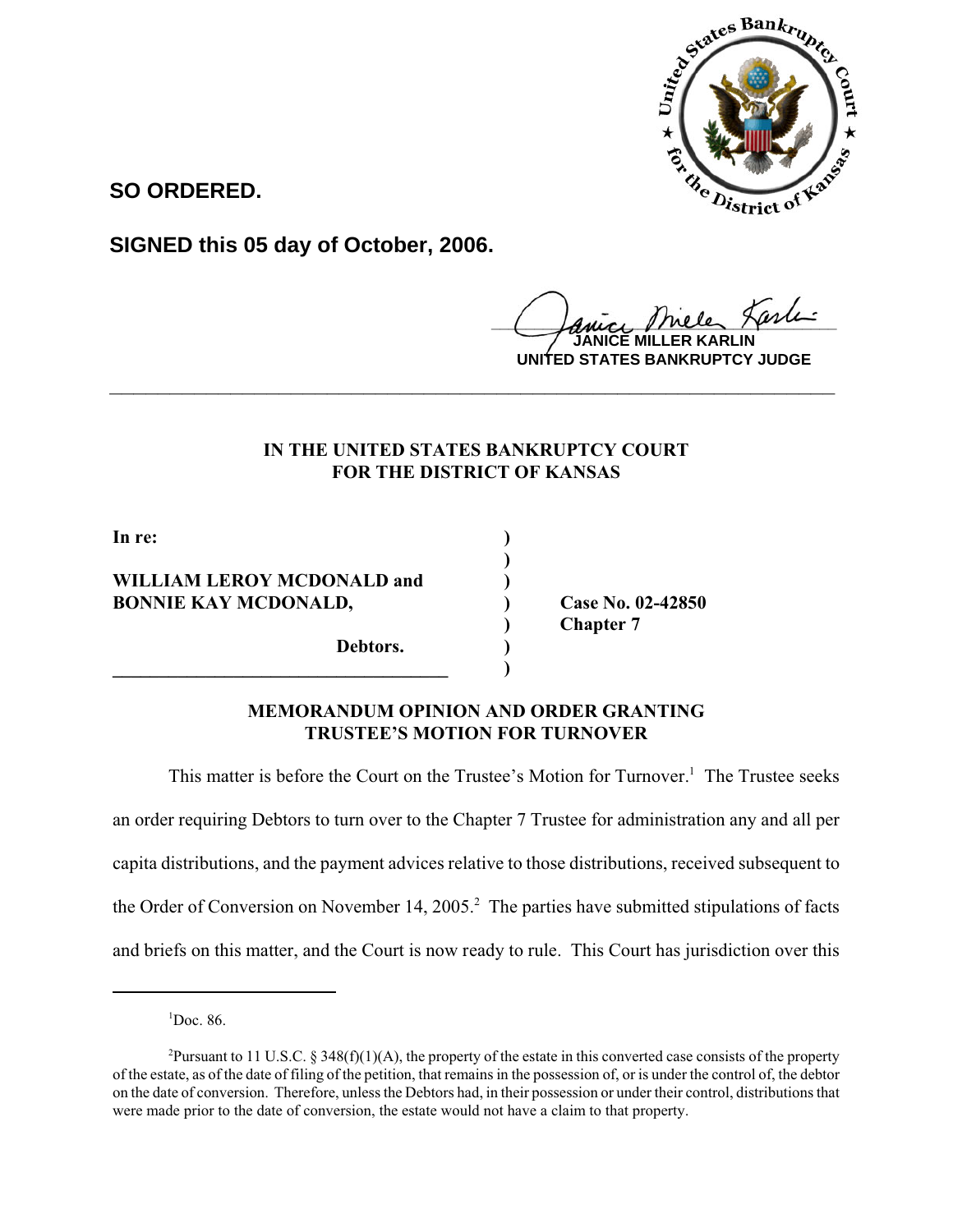contested matter pursuant to 28 U.S.C. §§ 157 and 1334, and it is a core proceeding under 28 U.S.C.  $§ 157(b)(2)(E).$ 

### **I. FINDINGS OF FACT**

The Court makes the following findings of fact based upon the stipulations filed by the parties, including the documents attached to the stipulations.<sup>3</sup> The Prairie Band of Potawatomi Indians of Kansas Tribe (the "Tribe") owns a casino on its reservation located approximately 15 miles north of Topeka, Kansas. A portion of the net quarterly revenue realized by this casino is divided among the enrolled members of the tribe on a per capita basis.<sup>4</sup> Whether to make distributions to members of the Tribe, as well as the exact amount of any distributions, is in the discretion of the governing body of the Tribe. Once the Tribe makes a determination that a distribution will be made and decides the amount of the total distribution, each member of the Tribe is entitled to receive an equal distribution, as fixed by tribal ordinance. Members of the Tribe are not required to provide any services, or to exchange any property of value, to receive their per capita distributions.

Debtor, Bonnie McDonald, is an enrolled member of the Tribe and has received, and is likely to continue to receive, per capita distributions. According to the parties' Supplemental Stipulation,<sup>5</sup> Bonnie McDonald received the following per capita distributions during the period between conversion and the date of the stipulations: \$825.00 received December 5, 2005, \$789.00 received

 ${}^{3}$ Doc. 121.

<sup>4</sup> The term "per capita" is defined as "[d]ivided equally among all individuals, [usually] in the same class." Black's Law Dictionary ( $8<sup>th</sup>$  Ed. 2004). In the context of distributions from gaming revenues, the term means that all tribal members receive an equal share, without regard to any factor other than membership in the tribe. According to this Tribe's constitution, one must have at least 25% Prairie Band Potawatomi blood to be an enrolled member of the Prairie Band Potawatomi Tribe. *See* Prairie Band Potawatomi Nation Constitution, Article III, Section 1.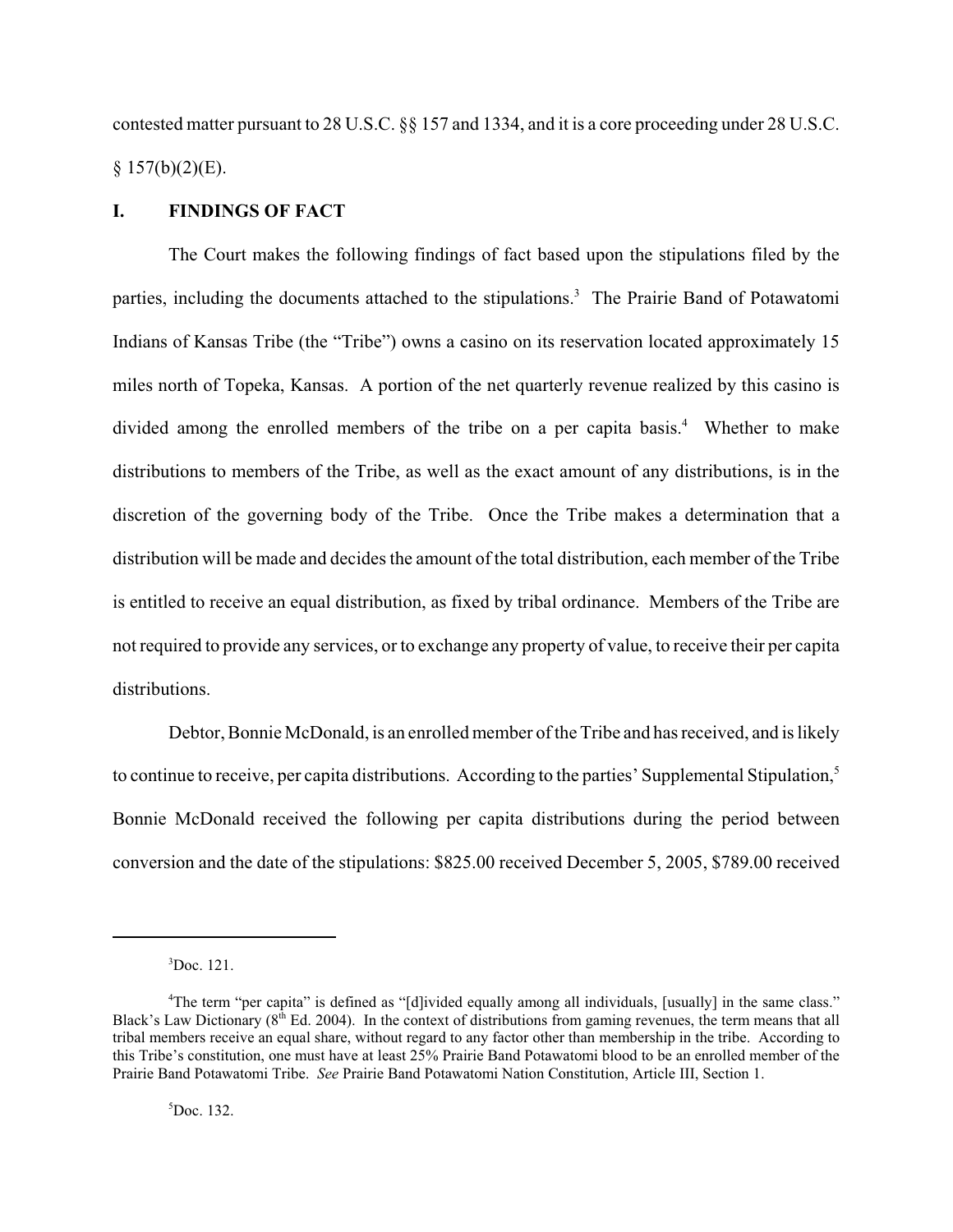March 6, 2006, and \$864.00 received June 14, 2006.<sup>6</sup> The latter payment was turned over to the Trustee, who continues to hold that amount pending this decision.

Debtor's interest in future per capita distributions was not held in joint tenancy or as a tenant by the entirety immediately prior to the filing of this case. Debtors continuously resided in Topeka, Kansas for at least 180 days prior to the filing of their bankruptcy petition. Their home is not located on the Potawatomi Reservation or otherwise within the geographical limits of the area subject to the jurisdiction of the Potawatomi Nation.

### **II. CONCLUSIONS OF LAW**

The Trustee seeks turnover of Ms. McDonald's post-conversion per capita distributions, contending they are property of the estate and are not exempt. This issue is one of first impression in this District, but it an important one because of the increase in tribal gaming revenues in this state. As the Wisconsin Bankruptcy Court noted in *In re Kedrowski*, 7 tribal gaming revenue is steadily increasing nationwide, totaling \$12.7 billion in 2001. This was an increase of almost 16% from the previous year.

The Court assumes that this issue has not been an important one in Kansas until fairly recently because Indian-owned casinos are a relatively new phenomenon in this state. In Kansas, the Kickapoo tribe opened the Golden Eagle Casino on May 18, 1996, the Prairie Band Potawatomi

<sup>&</sup>lt;sup>6</sup>It appears likely that another distribution might well have been received in September, 2006 prior to the date of this decision.

 $7284$  B.R. 439, 440 (Bankr. W.D. Wis. 2002). This opinion thoroughly explains the genesis of Indian gaming, including an explanation of the Indian Gaming Regulatory Act, which permits, but does not require, tribes to make per capita distributions to tribal members. As the Wisconsin court notes, "[i]f the tribe chooses to make per capita distributions . . . , the ordinance must satisfy certain additional conditions regarding the authorization of the payments. *See* 25 U.S.C. § 2710(b)(3)(A) (net revenues may be used to make per capita payments to members of the Indian tribe only if "the Indian tribe has prepared a plan to allocate revenues"); 25 C.F.R. § 290.8 (tribes do not have to make per capita payments); 25 C.F.R. § 290.10 (tribe is in violation of IGRA if it makes per capita distribution without an approved tribal revenue allocation plan); 25 C.F.R. § 290.13 (per capita distributions may be made only after a tribal revenue allocation plan is approved)." *Id.* at 443.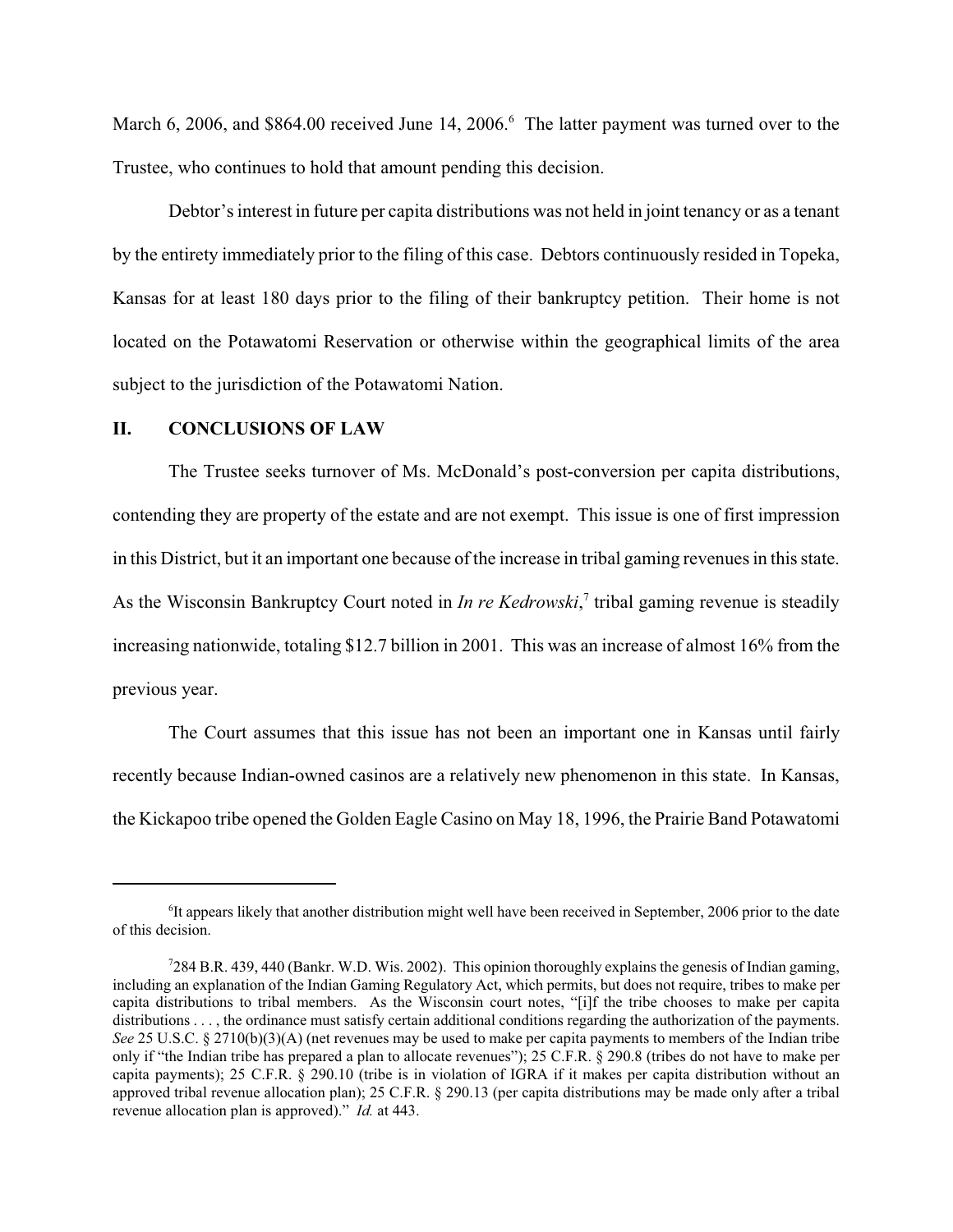opened a temporary casino in October 1996 (opening its Harrah's-operated casino in January 1998), and the Sac and Fox Nation of Missouri opened its casino in February 1997.<sup>8</sup> The casino that is on Potawatomi Tribal land must now be making sufficient revenue to result in distributions to its members in amounts large enough to capture the attention of the bankruptcy trustees located in Kansas.<sup>9</sup>

The Trustee, as the moving party, bears the burden of proof in this turnover action and must at least establish a *prima facie* case.<sup>10</sup> After that, the burden of explaining, or going forward, shifts to Debtors, but the ultimate burden or risk of persuasion is upon the Trustee. In order to meet this burden, the Trustee must show by clear and convincing evidence that the property belongs to the  $estate.<sup>11</sup>$ 

Debtors have raised only one defense to turnover. They claim the property is exempt,  $12$  and rely on 11 U.S.C.  $\S$ § 522(b)(1) and (3)(B), § 541(c)(2), and Potawatomi Code § 4-10-16, to support their position. They do not deny that the property in question is property of the estate, and the Court

<sup>10</sup>Evans v. Robbins, 897 F.2d 966, 968 (8<sup>th</sup> Cir. 1990).

 $^{11}Id.$ 

<sup>8</sup> *See* Topeka Capital Journal, January 21, 2001 http://cjonline.com/stories/012101/bus\_casinoprofit.shtm.

<sup>&</sup>lt;sup>9</sup>Although the Court does not rely on this number for any purpose other than to give context to why this is an emerging issue in Kansas, the Court understands that tribes submit an annual audit to the National Indian Gaming Commission regarding gaming revenues, but that most of that information is not publicly available. One source estimated that the total gaming revenue at the three casinos located in Kansas in 1998 ranged from \$85 million to \$175 million. Harrah's (the casino from which the Tribe in this case receives revenue), located closest to Topeka, was supposedly in the lead with \$50 million to \$100 million; Golden Eagle followed with \$25 million to \$50 million; and Sac and Fox was third with \$10 million to \$25 million. Another source suggests \$33 out of every \$100 of gaming revenue received by the Prairie Band Potawatomi Nation is "net profit" that becomes available for tribal use, including payment of per capita distributions. *See* http://www.pbpindiantribe.com/flowchart.htm.

<sup>&</sup>lt;sup>12</sup>The Court recognizes that Debtors failed to list this property as exempt on Schedule C, as required by Fed. R. Bankr. P. 4003(a). Given the fact that Fed. Rule Bankr. P. 1009 generally gives Debtors the right to amend their schedules, including Schedule C, as a matter of course before the case is closed, however, to include additional exempt property absent a showing of bad faith or prejudice to the creditors, the Court will not deny the claimed exemptions on this basis. *See In re Hardy*, 234 B.R. 94 (Bankr. W.D. Mo. 1999) (citing *Doan v. Hudgins (In re Doan)*, 672 F.2d 831, 833 ( $11<sup>th</sup>$  Cir. 1982)) (holding that "[a]bsent a showing of bad faith or prejudice to the creditors, a debtor may amend the list of property claimed as exempt 'as a matter of course at any time before the case is closed.'").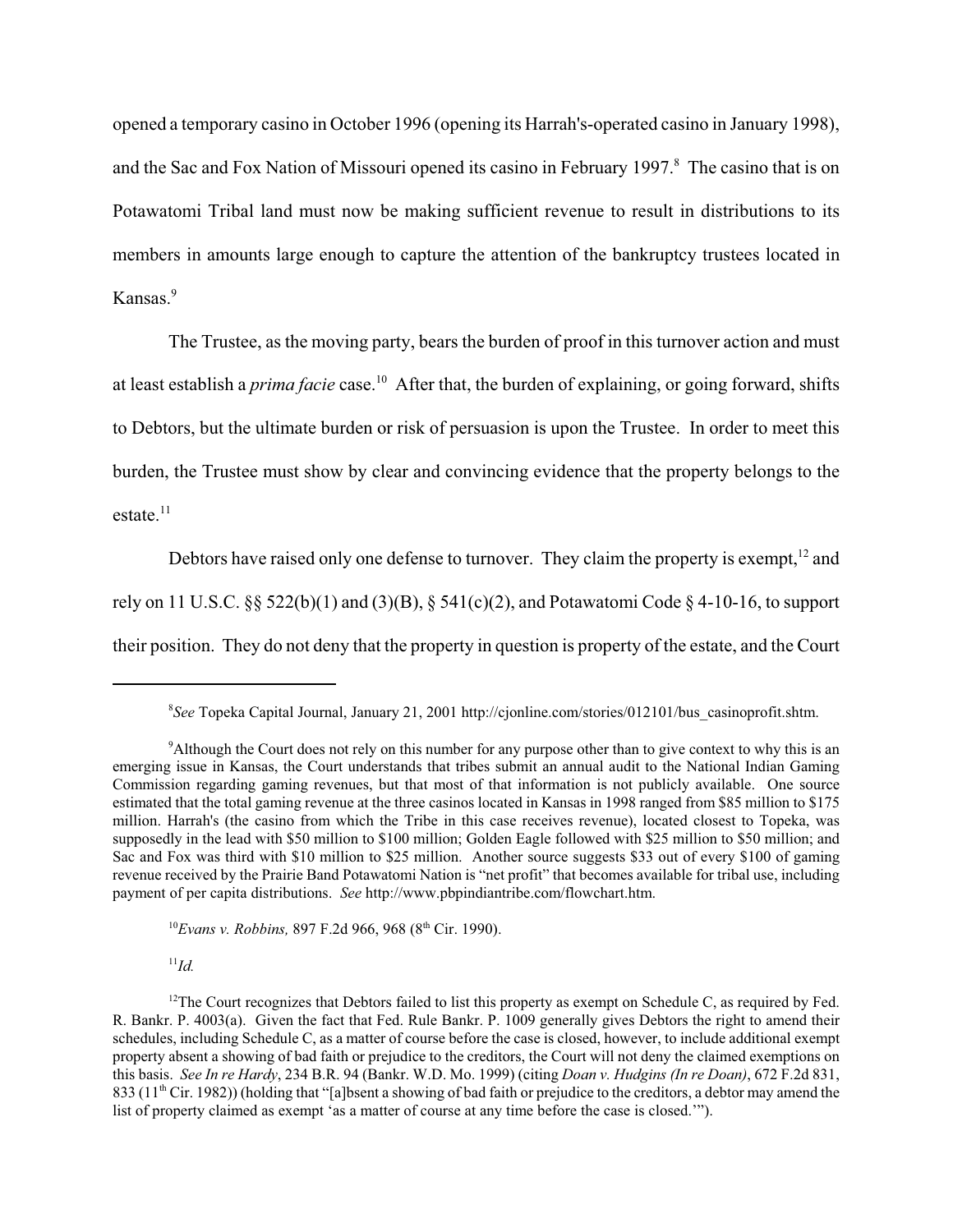finds that it clearly is.13 The other two reported cases that concern per capita distributions have also found those distributions to be property of the estate.14

#### **A. 11 U.S.C. §§ 522(b) and (b)(2)(B) do not support Debtors' position.**

Although not specifically referenced in Debtors' brief, the parties' stipulations erroneously refer to 11 U.S.C. §§ 522(b)(1) and (3)(B), and Debtors appear to rely on those statutes, to support their position that they are not required to turn over the per capita distributions to the Trustee. This case was filed prior to the passage of the Bankruptcy Abuse Prevention and Consumer Protection Act of 2005, and the referenced provisions (§§ 522(b)(1) and (b)(3)(B)), upon which Debtors rely, did not in exist in the Code prior to those amendments. Those same provisions, with certain changes not applicable in this case, however, were contained in different subsections of 11 U.S.C. § 522;<sup>15</sup> the correct citations are to  $\S$  522(b) and (b)(2)(B), respectively. Because it is clear that Debtors intended to rely on the exemptions found in  $\S$  522(b) and (b)(2)(B) (2004), the Court will treat Debtors' position as if they were relying on the appropriate sections under the prior version of the Code.

Subsections (b) and (b)(2)(B) of  $\S$  522 combine to provide an exemption for property "in which the debtor had, immediately before the commencement of the case, an interest as a tenant by

<sup>&</sup>lt;sup>13</sup>See In re Kedrowski, 284 B.R. at 446 (noting that "if the tribe does decide to make a distribution, the debtor has a 'right' to receive her share. Nothing in the IGRA, the federal regulations, or the Ho-Chunk per capita distribution ordinance would permit the tribe to exclude her from the distribution process."). *See also United States v. Whiting Pools, Inc.,* 462 U.S. 198, 204-05 (1983) (discussing the very broad scope of § 541(a)(1)) and *In re Moses,* 256 B.R. 641, 645 (10th Cir. BAP 2000) (holding that the term "property of the estate" under  $\S 541(a)(1)$  is defined, in relevant part, as "all legal or equitable interests of the debtor in property as of the commencement of the case.").

<sup>&</sup>lt;sup>14</sup>*In re Kedrowski*, 284 B.R. at 451-52 (holding that per capita distributions made to members of the Ho-Chunk Nation tribe that are derived from net gaming revenues of the tribal-owned casino are property of the bankruptcy estate) and *Johnson v. Cottonport Bank*, 259 B.R. 125, 131 (W.D. La. 2000) (holding that per capita distributions made to members of the Tunica Biloxi Tribe of Louisiana that are derived from net gaming revenues of the tribal-owned casino are property of the bankruptcy estate).

<sup>&</sup>lt;sup>15</sup>All statutory references are thus to the Bankruptcy Code, 11 U.S.C. §§ 101-1330 (2004), unless otherwise specified.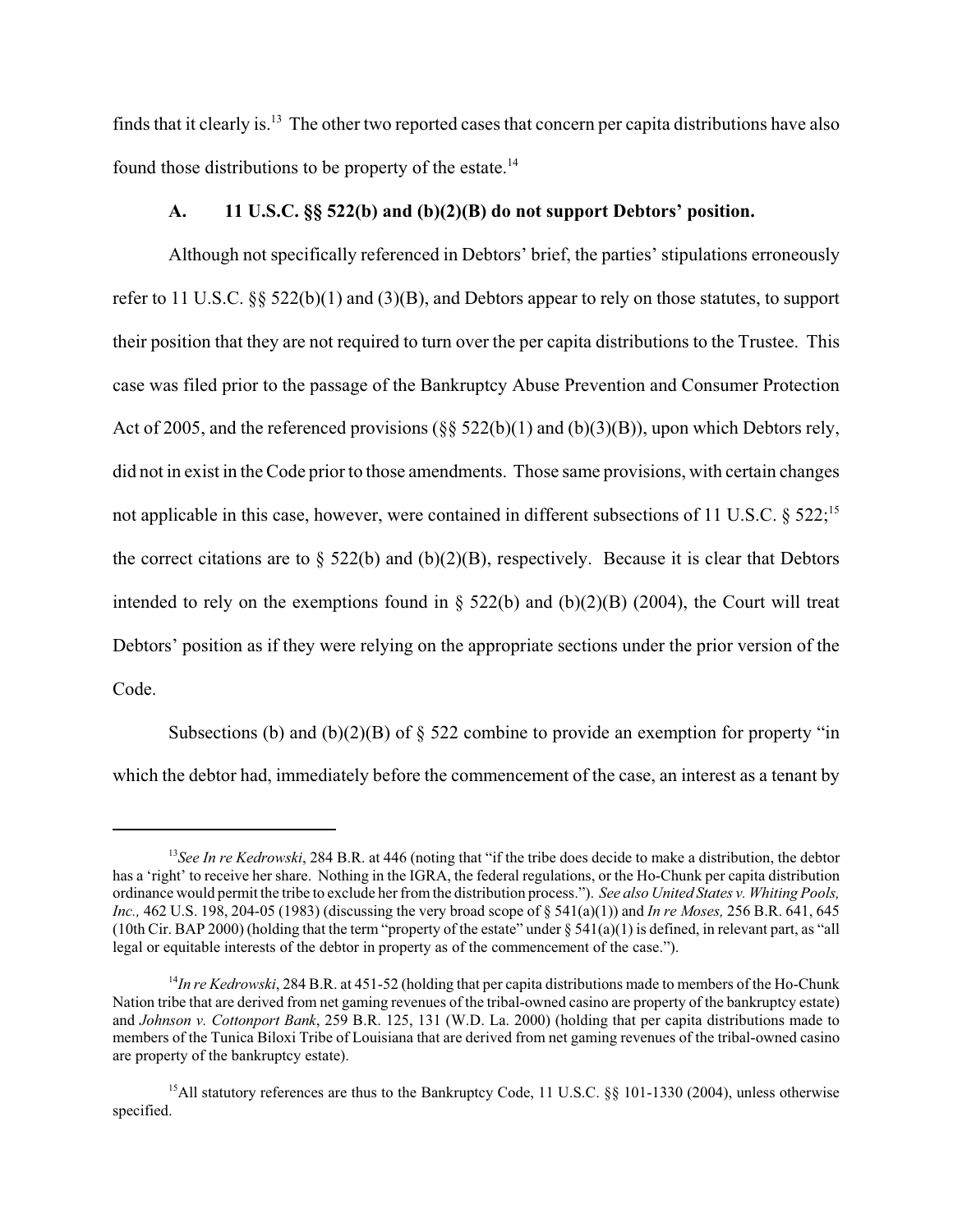the entirety or a joint tenant to the extent that such interest as a tenant by the entirety or joint tenant is exempt from process under applicable nonbankruptcy law." In this case, Debtors have stipulated that "[t]he interest of Debtor Bonnie Kay McDonald immediately prior to commencement of the case [and] the interest of Debtor William McDonald (if any) immediately prior to the commencement of the case in the distributions and the right to distributions was not held in joint tenancy or as a tenant by the entirety." Based on this stipulation, it is clear that  $\S$ § 522(b) and (2)(B) are completely inapplicable in this case.

### **B. The per capita distributions are not exempt by operation of Potawatomi Code § 4-10-16.**

Debtors also contend, again not directly by argument in their brief, but indirectly by the wording of the stipulations, that they are entitled to exempt the property as a result of Potawatomi Code § 4-10-16. That section of the Tribal Code provides that per capita distributions "shall be exempt, from garnishment, attachment, execution, sale, and other process for the payment of principal and interest, costs, and attorney fees *upon any judgment of the Tribal Court*." (emphasis added).

The Court finds Debtors are not entitled to rely upon the exemptions contained in the Potawatomi Tribal Code. First, § 522(b) allows individual debtors to choose between exemptions found in § 522(d) or those exemptions available in the state in which the debtor is domiciled for the 730 days prior to the filing of the bankruptcy petition, unless, as is the case in Kansas, the state in which the debtor has been domiciled prohibits the election of the federal exemptions.<sup>16</sup> There is nothing in the Bankruptcy Code that allows a debtor to claim the exemptions of another governmental entity, such as when the debtor is not domiciled within the boundaries of that entity's

<sup>&</sup>lt;sup>16</sup>See K.S.A. 60-2312(a) (stating that no person may elect to claim the exemptions contained in the Bankruptcy Code).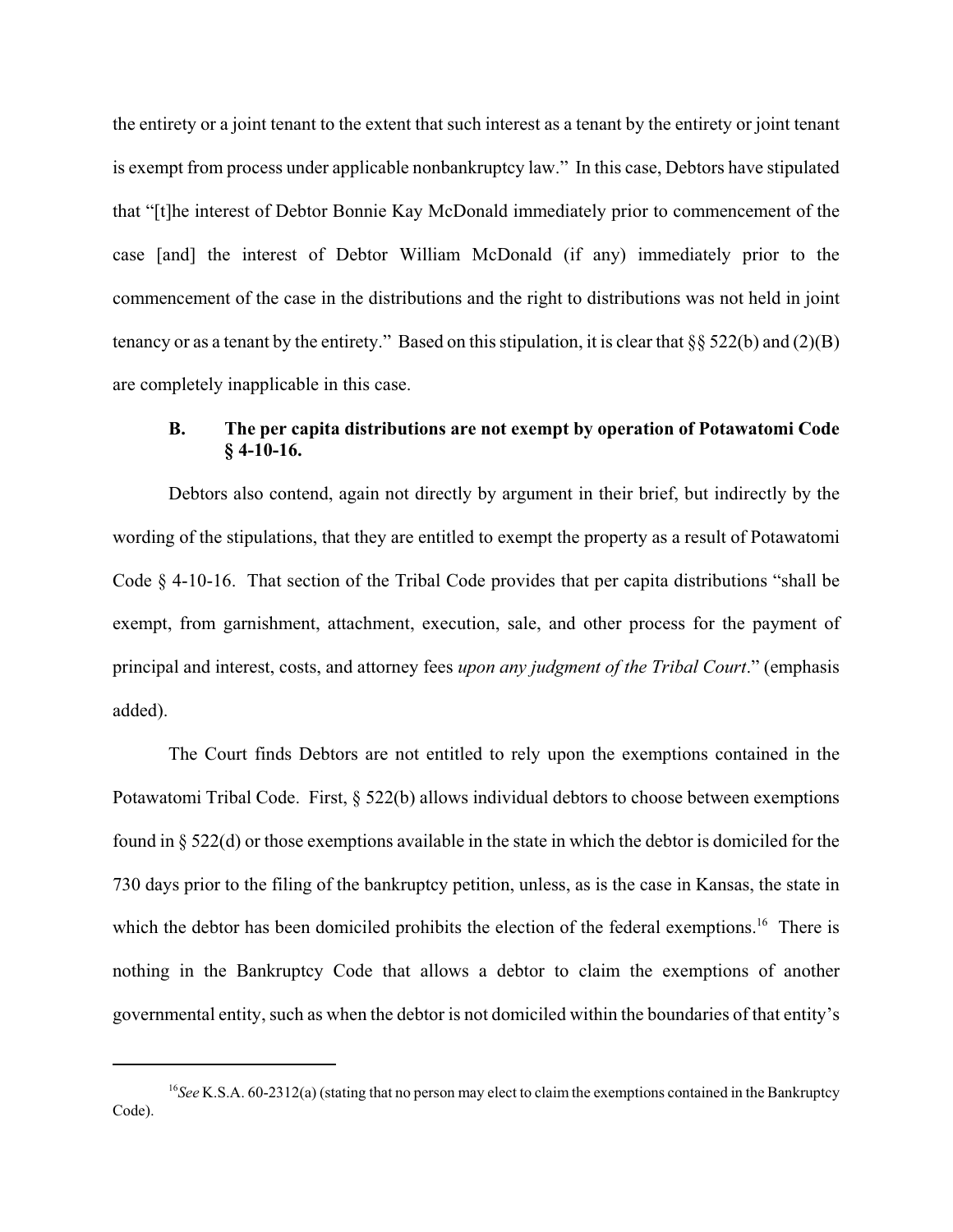territory. Secondly, the parties' stipulations clearly show that Debtors are not domiciled within the Potawatomi Reservation, but instead live in Topeka, Kansas. Therefore, pursuant to § 522(b) and K.S.A. 60-2312, their exemptions are limited to those allowed under Kansas law.<sup>17</sup> Because Kansas law does not allow Debtors to claim the exemption found in the Potawatomi Tribal Code, Debtors cannot rely on that provision to exempt the per capita distributions.<sup>18</sup>

The Court also holds that even if Debtors were entitled to rely upon this exemption, which they clearly are not, it would be inapplicable under the facts of this case. The tribal code clearly states that the exemptions only apply to a "judgment of the Tribal Court." There is nothing in the record to indicate that Debtors have had any judgments entered against them by the Tribal Court. By its very terms, the exemption at issue is not generally applicable and would not apply under the facts of this case.

#### **C. The per capita distributions are not exempt under § 541(c)(2)**.

The commencement of a voluntary bankruptcy case automatically creates an estate. Section 541(a) broadly defines property of the estate to include "all the following property, wherever located and by whomever held: (1) . . . all legal or equitable interests of the debtor in property as of the commencement of this case." Proceeds, product, offspring, rents or profits of or from property of the estate, except such as are earnings from services performed by an individual debtor after

<sup>&</sup>lt;sup>17</sup>This opinion should not be read to hold, or even suggest, that if Debtors' domicile was within the Potawatomie Reservation, that they would be entitled to claim the exemptions found within the Tribal Code. That issue is not before the Court, and thus the Court does not decide it.

<sup>&</sup>lt;sup>18</sup>In contrast, Kansas specifically allows debtors to claim the exemptions contained in 11 U.S.C. § 522(d)(10), which include payments for social security benefits, unemployment benefits, veterans' benefits, disability payments, as well as alimony, support and maintenance payments necessary for the support of the debtor and any dependent of the debtor. *See* K.S.A. 60-2312(b). The decision of Congress, or in this case the Kansas Legislature, to enumerate specific exclusions creates a presumption that cases not included in that list of exclusions are subject to the statute. *See Matter of Cash Currency Exchange, Inc.,* 762 F.2d 542, 552 (7th Cir.1985) (applying maxim *expressio unius est exclusio alterius* to provisions of the bankruptcy code).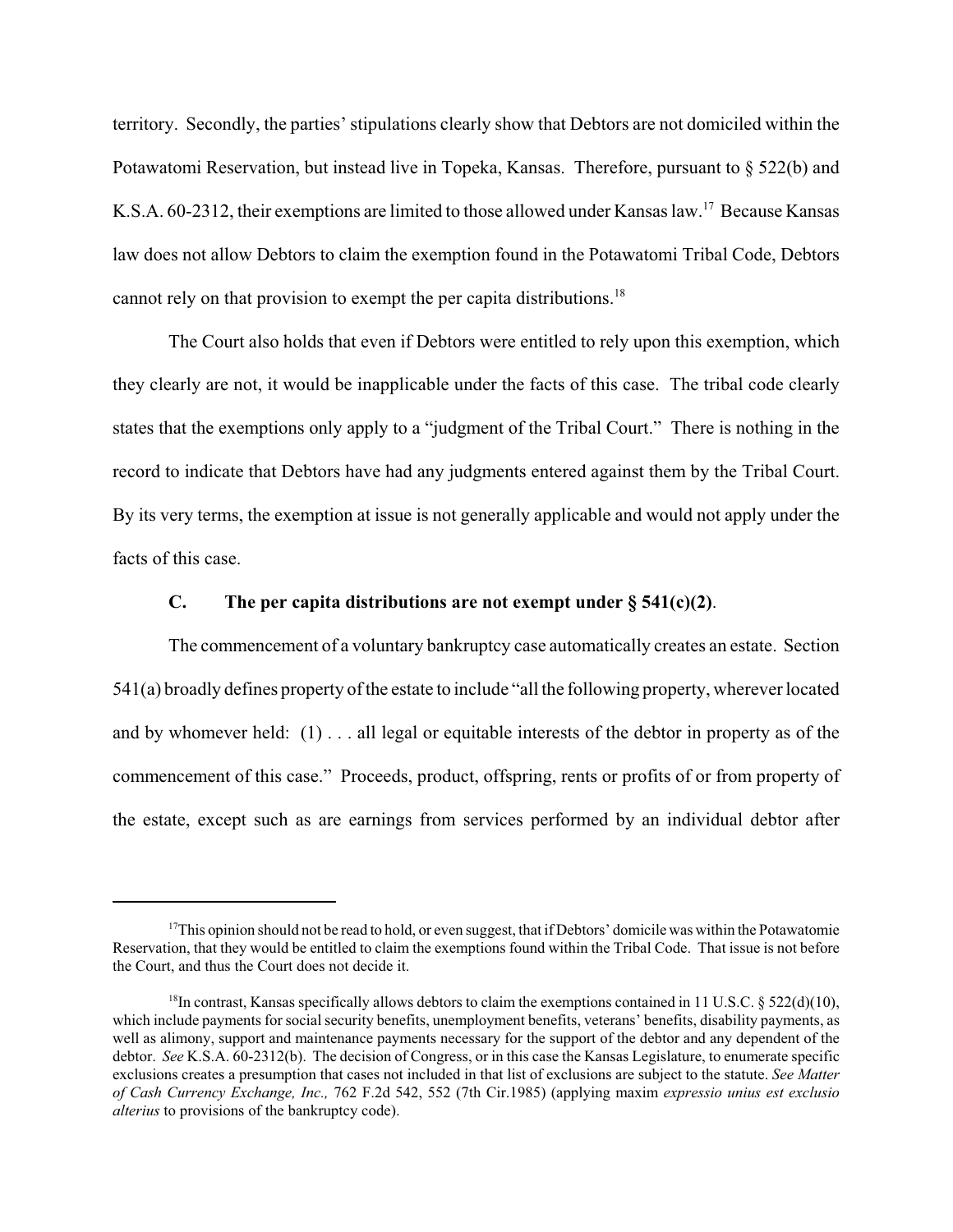commencement of the case, are also property of the estate.<sup>19</sup>

Debtors contend that the per capita revenues are trust funds that are protected by a spendthrift provision, and that such trust funds are thus excludable from the bankruptcy estate under § 541(c)(2).<sup>20</sup> Section 541(c)(2) provides: "A restriction on the transfer of a beneficial interest of the debtor in a trust that is enforceable under applicable nonbankruptcy law is enforceable in a case under this title." Congress clearly intended to exclude from the estate those assets of "spendthrift trusts" traditionally beyond the reach of creditors under State trust law.<sup>21</sup> Spendthrift trusts have long been held to be valid under Kansas law.<sup>22</sup>

To exclude property from the bankruptcy estate under  $\S 541(c)(2)$ , Debtors must satisfy three criteria.<sup>23</sup> First, they must show that they have a beneficial interest in a trust. Second, they must show that there is a restriction on the transfer of that interest. Third, they must show that the restriction is enforceable under nonbankruptcy law.<sup>24</sup> The Court finds that the post-petition per capita distributions that Debtor, Bonnie Kay McDonald, is entitled to receive are not held in trust,

<sup>1911</sup> U.S.C. § 541(a)(6). *Cf. Towers v. Wu (In re Wu),* 173 B.R. 411, 413-15 (9th Cir. BAP 1994) (holding that commissions debtor insurance agent received on post-petition policy renewals were property of estate only to the extent the debtor's post-petition services were not a prerequisite to payment), and 5 Norton Bankruptcy Law And Practice 2d § 122:7 (2006) (noting that "[i]f termination payments under a contract for an insurance agency would not be subject to exemption under applicable nonbankruptcy law, then the termination payments must be valued for purposes of the best interests of creditors calculation.")

 $^{20}$ Debtors provide no support or analysis for this position, other than to simply state that because the funds are exempt under the tribal code, they necessarily constitute trust funds.

<sup>21</sup>*See* H.R. 95-595, 95th Cong., 1st Sess., 176, 368 (1977), U.S. Code Cong. & Admin. News 1978, ¶¶ 5787, 6136, 6137, 6323, 6324.

<sup>22</sup>*Farmers Coop. Co. v. Timken State Bank ( In re Pechanec),* 59 B.R. 899, 903 (Bankr. D. Kan.1986) (citing *Sherman v. Havens,* 94 Kan. 654 (1915) and *Watts v. McKay,* 160 Kan. 377 (1945)). *See also In re Estate of Sowers,* Kan. App. 2d 675, 680 (1977) (holding that "a spendthrift trust is a trust created to provide a fund for the maintenance of a beneficiary and at the same time to secure the fund against his improvidence or incapacity. Provisions against alienation of the trust fund by the voluntary act of the beneficiary or by his creditors are its usual incidents.")

<sup>&</sup>lt;sup>23</sup>See In re Adams, 302 B.R. 535 (6<sup>th</sup> Cir. BAP 2003) (holding that the debtors bear the burden of proving that property can be excluded from the estate pursuant to  $\S$  541(c)(2)).

<sup>&</sup>lt;sup>24</sup>*In re Wilcox*, 233 F.3d 899 (6<sup>th</sup> Cir. 2000).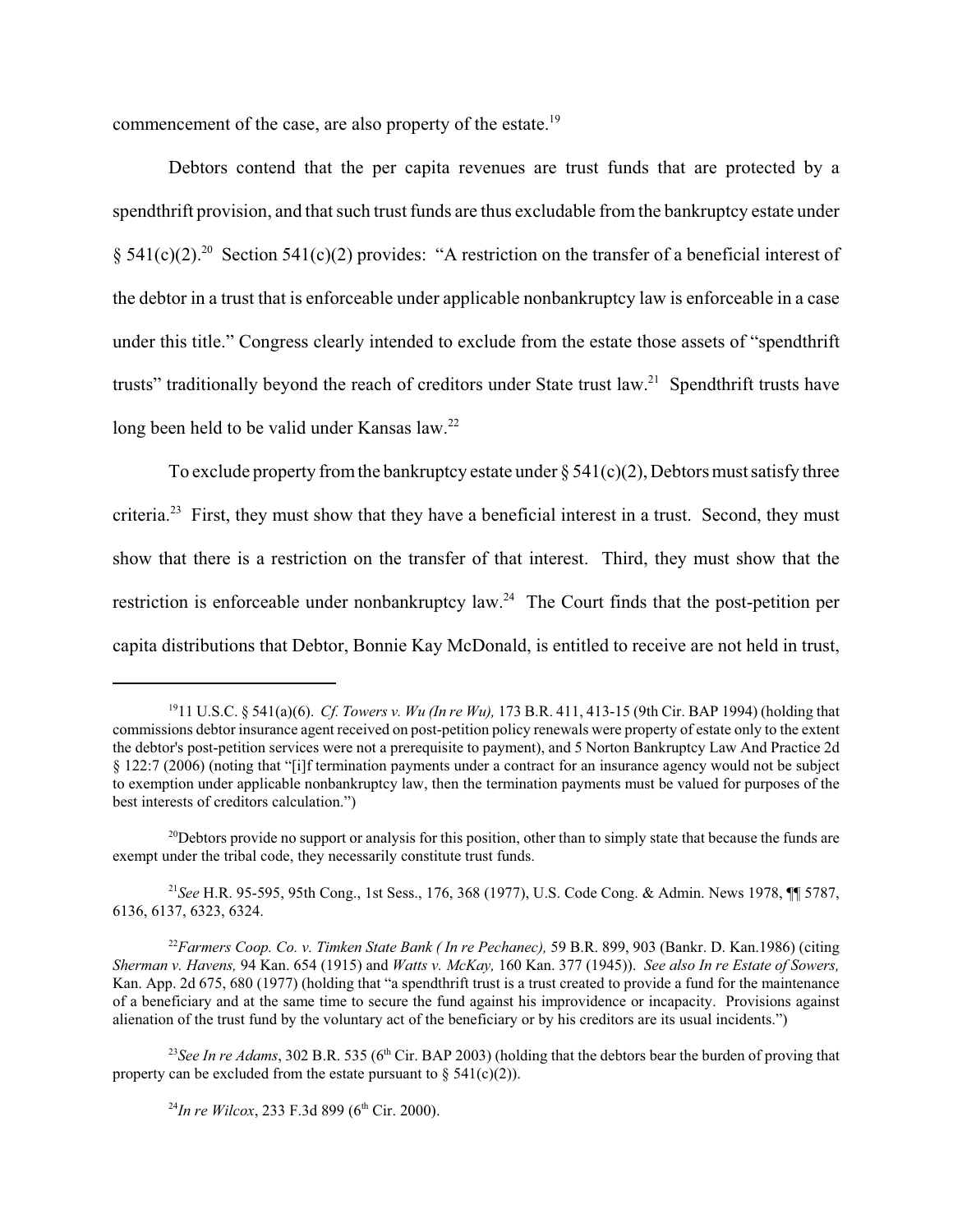and, therefore,  $\S$  541(c)(2) is not applicable.<sup>25</sup>

The per capita distributions to which Debtor is entitled are created and governed by the Per Capita Ordinance passed by the Tribe. That ordinance, which was attached as an exhibit to the parties' stipulation, provides that 30% of the quarterly net gaming revenues received by the Tribe are to be divided equally among the members of the tribe.<sup>26</sup> The ordinance further provides that each payment shall be made within thirty days after the end of each calendar quarter by way of tribal check "made payable to the eligible tribal member, except in the case of incompetents or minors." Payments made to incompetent tribal members are made payable to the member's legal guardian, subject to certain requirements. Payments made to minors are "placed in trust and will be distributed to the minor with accumulated trust income on and after the 18<sup>th</sup> birthday."

The ordinance also provides rules for the operation of the trust created exclusively for minor tribal members, including a schedule for graduated payouts to those minors as they advance from age 18 to age 21, an allowance for early withdrawal for their "health, education, or welfare," as well as requirements for accounting of those specific trust funds.<sup>27</sup> In contrast, the ordinance places no such restriction, or "trust," upon the per capita payments to be made to competent,<sup>28</sup> adult members

 $^{25}$ In addition, even if Debtors did hold an interest in a trust, they have failed to show that there is a restriction on the transferability of that interest. There is nothing in the record that supports a claim that the per capita distributions cannot be voluntarily transferred by competent adult members of the Tribe.

 $^{26}$ The percentage of revenues available for payment of per capita distributions, which is ultimately divided between the eligible recipients, is subject to reduction by the Tribal Council, if needed.

<sup>&</sup>lt;sup>27"</sup>The IGRA does require that the tribe's allocation plan protect and preserve "the interests of minors and other legally incompetent persons who are entitled to receive any of the per capita payments." *See* 25 U.S.C. § 2710(b)(3)(c) and *In re Kedrowski,* 284 B.R. at 443-44.

 $28$ The term "legal incompetent" is defined as "an individual who is eligible to participate in a per capita payment and who has been declared to be under a legal disability, other than being a minor, by a court of competent jurisdiction, including tribal justice systems or as established by the tribe." *See* 25 C.F.R. § 290.2. The typical definition of "disability" includes "the inability to perform some function; an objectively measurable condition of impairment, physical or mental" and "incapacity in the eyes of the law." Black's Law Dictionary 474 (7th ed.1999). *In re Kedrowski*, 284 B.R. at 444.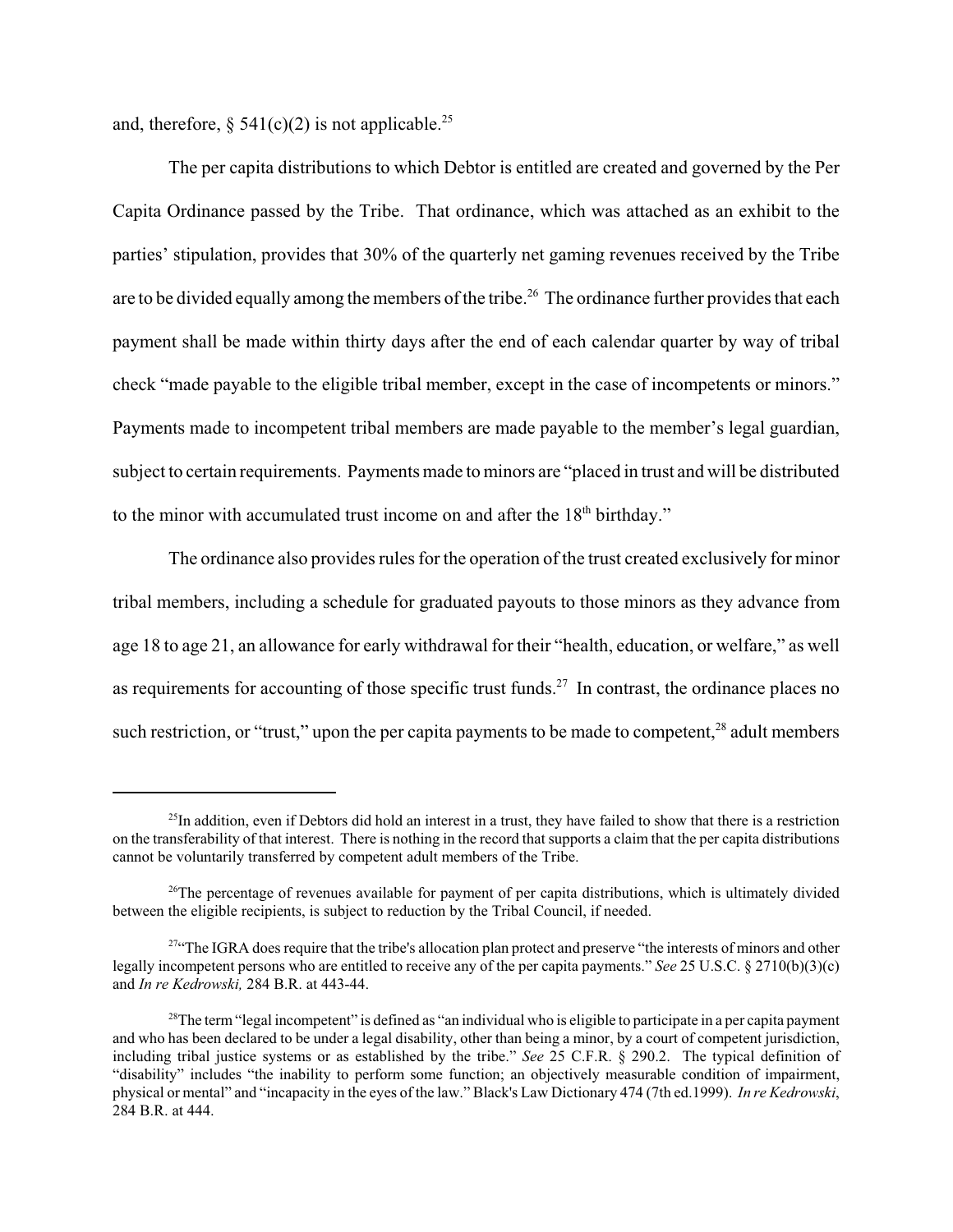of the tribe, such as Debtor, Bonnie McDonald.

Debtors argue that the exemption contained in  $\S 4$ -10-16 of the Tribal Code somehow creates a trust covering the property. Although the Tribe, through the Ordinance, clearly indicates that the per capita distributions are not subject to garnishment, attachment, execution, sale or other process under tribal law, it just as clearly does not impose a trust upon all of the per capita distributions. If the Court were to follow Debtors' argument in this case---that because the property is exempt, it is by definition also trust property, every piece of real or personal property that is exempt under state or federal law would have to likewise be considered trust property and excluded from the bankruptcy estate pursuant to  $\S$  541(c)(2), including wages, homesteads, automobiles, tools of the trade, etc. Property is not subject to a trust simply because a governmental entity has declared that property exempt from execution to satisfy a judgment.

Debtors further state, when arguing that the funds are subject to a trust, that "the tribe is well able to determine how [the gaming] revenues are distributed and whether they may be imposed with a trust." The Court agrees, and the Tribe did clearly elect to subject to a trust some members' right to immediately receive gaming revenues by explicitly requiring that eligible minor's payments be held in an express trust. The record is devoid, however, of any facts that suggest all per capita distributions were subject to a trust.<sup>29</sup> In fact, the record demonstrates the opposite--the Tribe clearly knew how to impose a trust, and did so. Thus, the only per capita distributions that are subject to a trust are those that are to be paid to minors.30

<sup>&</sup>lt;sup>29</sup>As the *Kedrowski* court noted, "the narrow definition of 'legal incompetent' highlights the fact that the per capita distributions are intended to be exactly that-namely, payments to each tribal member, regardless of individual circumstance." 284 B.R. at 444.

 $30$ Again, as the Wisconsin bankruptcy court noted, "there does not appear to be any authority for the tribe to restrict or prohibit the distribution to a particular tribal member*"* under IGRA*. Id.* at 443.